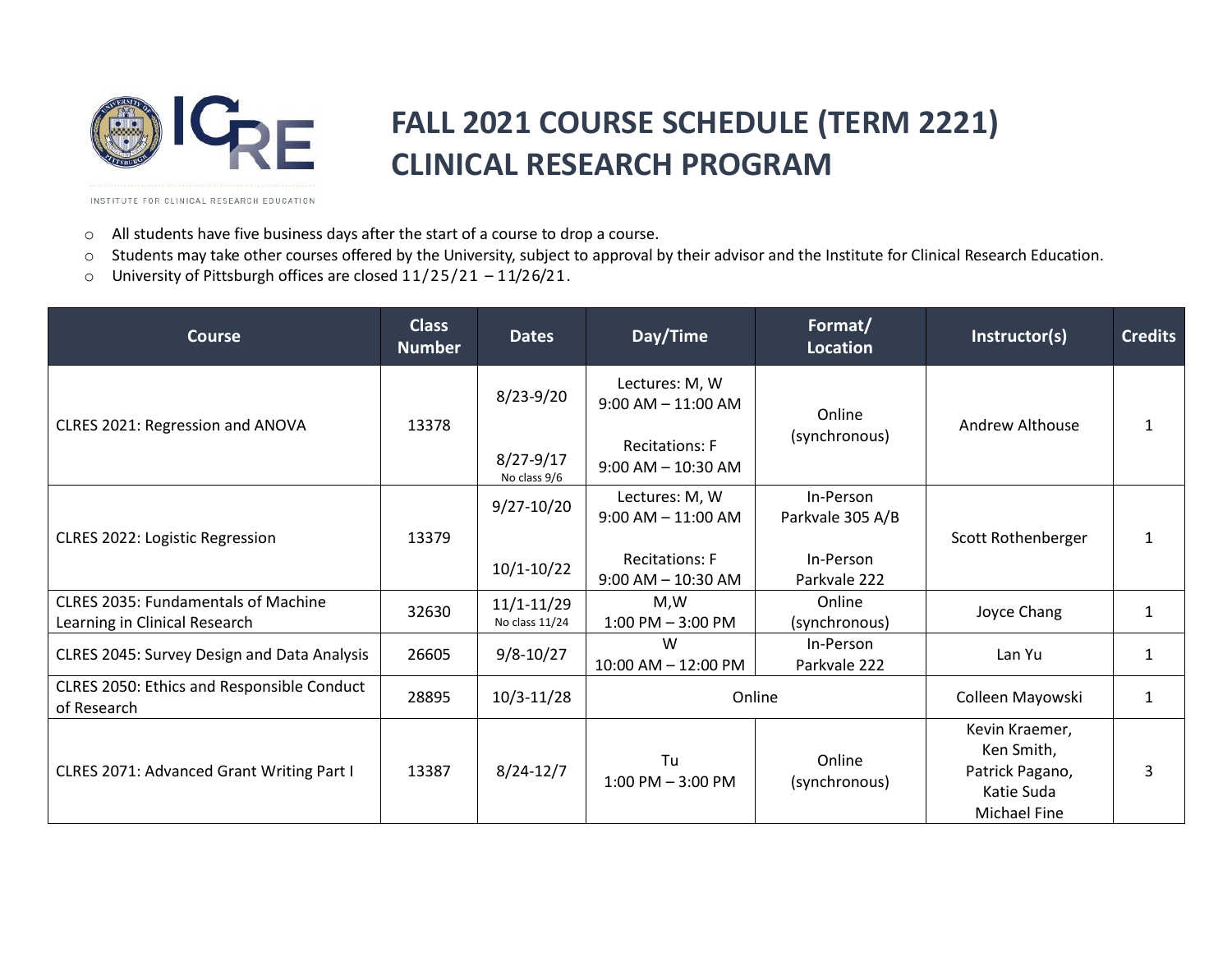| <b>Course</b>                                                                                                                    | <b>Class</b><br><b>Number</b> | <b>Dates</b>                                | Day/Time                         | Format/<br><b>Location</b>               | Instructor(s)                  | <b>Credits</b> |
|----------------------------------------------------------------------------------------------------------------------------------|-------------------------------|---------------------------------------------|----------------------------------|------------------------------------------|--------------------------------|----------------|
| CLRES 2075: SUPPORT: Seminar for<br>Understanding Principles & Practices of<br><b>Research Technology</b><br>*CSTP trainees only | 17786                         | <b>TBD</b>                                  | <b>TBD</b>                       | Online<br>(synchronous)                  | <b>Judy Chang</b>              | 0.5            |
| CLRES 2077: Strategic Leadership in<br><b>Academic Medicine</b>                                                                  | 23489                         | 10/22-12/10<br>No Class 11/26               | F<br>$1:00$ PM $-3:00$ PM        | Online<br>(synchronous)                  | Sarah Merriam,<br>Tom Radomski | $\mathbf{1}$   |
| <b>CLRES 2080: Master's Thesis Research</b><br>*Proposal required                                                                | 13357                         | Please see instructor.                      |                                  |                                          | Tom Radomski                   | $1 - 3$        |
| CLRES 2085: Independent Study<br>*Proposal required                                                                              | 16680                         | Please see instructor.                      |                                  |                                          | <b>Tom Radomski</b>            | $1 - 3$        |
| <b>CLRES 2086: Clinical Research Teaching</b><br>Practicum                                                                       | 18769                         | Please see instructor.                      |                                  |                                          | Tom Radomski                   | $0.5 - 3$      |
| <b>CLRES 2107: Comparative Effectiveness</b><br><b>Research and PCOR</b>                                                         | 18466                         | 8/24-10/14                                  | Tu, Th<br>$9:00$ AM $- 11:00$ AM | Online<br>(synchronous)                  | <b>Andrew Althouse</b>         | $\overline{2}$ |
| CLRES 2120: Cost Effectiveness Analysis in<br><b>Health Care</b>                                                                 | 13365                         | $8/31 - 9/23$                               | Tu, Th<br>$3:00$ PM $-5:00$ PM   | In-Person<br>Parkvale 305 A/B            | <b>Mark Roberts</b>            | $\mathbf{1}$   |
| <b>CLRES 2121: Clinical Decision Analysis</b>                                                                                    | 13364                         | 9/28-10/21                                  | Tu, Th<br>$3:00$ PM $-5:00$ PM   | In-Person<br>Parkvale 305 A/B            | Cindy Bryce                    | $\mathbf{1}$   |
| CLRES 2122: Computer Methods for Cost and<br><b>Decision Analysis</b>                                                            | 13365                         | 10/26-11/18                                 | Tu, Th<br>$3:00$ PM $-5:00$ PM   | In-Person<br>Parkvale 222                | Ken Smith                      | $\mathbf{1}$   |
| CLRES 2124: Directed Study in DA & CEA                                                                                           | 18806                         | Please see instructor.                      |                                  |                                          | Ken Smith                      | $1 - 3$        |
| <b>CLRES 2140: Best Practices in Clinical</b><br>Research                                                                        | 104885                        | Online<br>$10/4 - 11/1$<br>(asynchronous)   |                                  | Gretchen White                           | $\mathbf{1}$                   |                |
| CLRES 2141: Medical Writing and<br><b>Presentation Skills</b>                                                                    | 22446                         | Online<br>$10/3 - 11/28$<br>(asynchronous)  |                                  | Colleen Mayowski,<br>Stephanie Studenski | $\mathbf{1}$                   |                |
| <b>CLRES 2155: Medical Product Ideation</b>                                                                                      | 24093                         | $8/23 - 12/11$                              | Tu<br>$6:00$ PM $-9:00$ PM       | In-Person<br>Benedum 320                 | Alan Hirschman                 | 3              |
| CLRES 2170: Making the Most of Mentoring                                                                                         | 16693                         | $8/27 - 10/22$<br>No Class MEDED<br>Day TBD | F<br>$1:00$ PM $-3:00$ PM        | Online<br>(synchronous)                  | Melissa McNeil,<br>Esa Davis   | $\mathbf{1}$   |